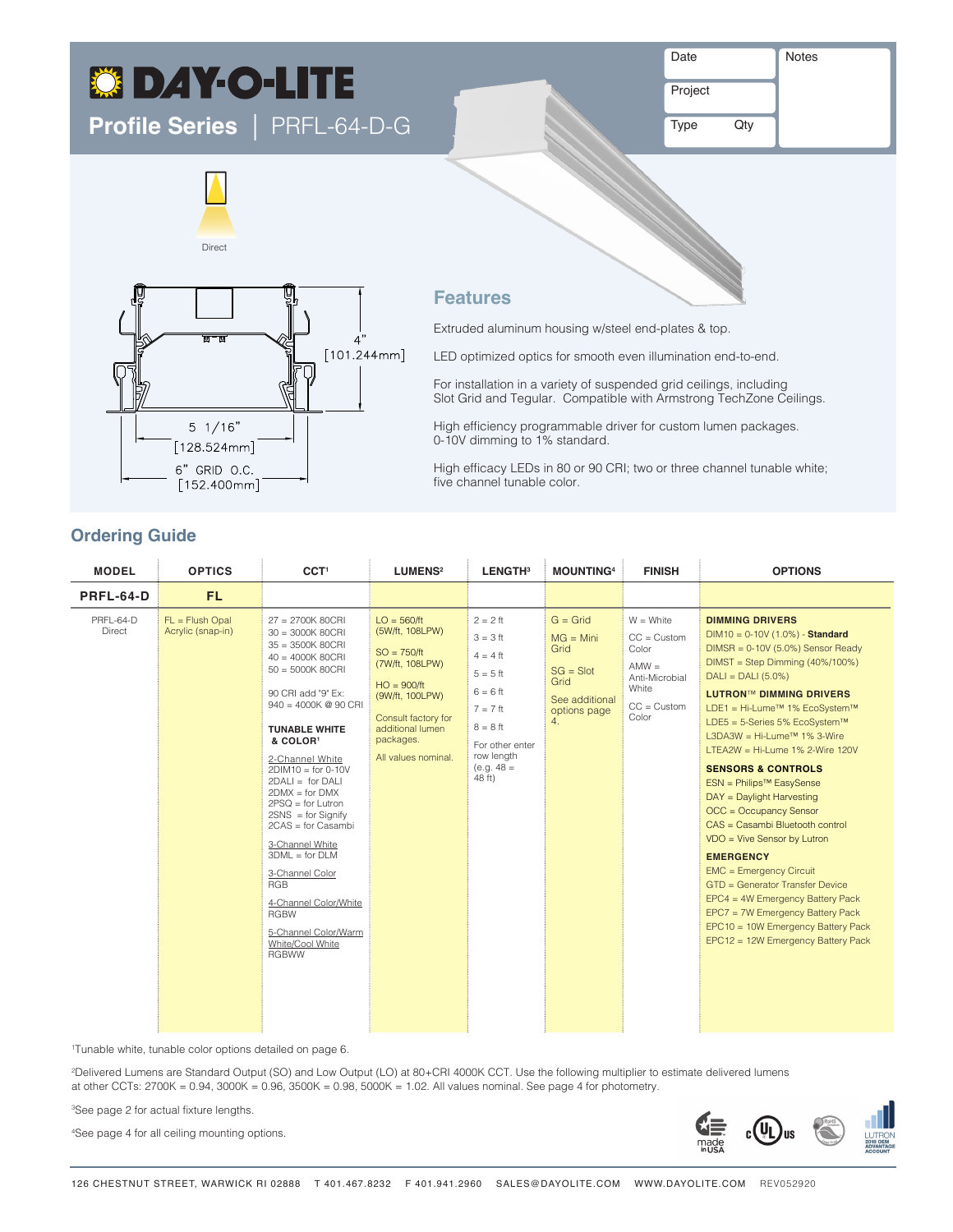

## **Individual Fixtures & Continuous Rows**

| <b>NOMINAL</b><br><b>LENGTH</b> | <b>GRID</b><br>O.C. |
|---------------------------------|---------------------|
| 4'                              | 4'                  |
| 8'                              | 8'                  |
| 12'                             | 12'                 |
| 16'                             | 16'                 |
| 20'                             | 20'                 |
| 24'                             | 24'                 |

Individual fixtures and rows are continuously illuminated and joined with included aligner brackets and hardware. Fixtures up to 8' nominal and continuous rows up to 24' nominal are dimensioned as shown below.

Continuous rows longer than 8' and patterns, including EPC/EMC and sensor locations must be approved prior to manufacturing. See following page for specifying patterns.



### **Emergency & Sensor Locations**

EPC will control entire length of individual fixtures. Individual fixtures of differing lengths will deliver the same lumens under EPC power (a 4' fixture will deliver the same total lumens over half the length of an 8' fixture). EMC controlled individual fixtures will deliver lumens per foot as originally specified, unless dimmed at time of power loss. Consult factory for EMC dimming override device.

| 4' Individual  |                                                                                                                                                            |
|----------------|------------------------------------------------------------------------------------------------------------------------------------------------------------|
| 8' Individual  |                                                                                                                                                            |
|                | For individual fixtures to 8' EPC/EMC will power entire fixture.                                                                                           |
| 24' Row (3x8') |                                                                                                                                                            |
|                | For continuous rows longer than 8' one EPC/EMC will be located in the feed section (end-left) of the row as shown below.                                   |
| 24' Row (3x8') | ,,,,,,, <del>,,,,,,,,,,,,,,,,,,,,,,,,,,</del><br><del>-------------------------------</del> --                                                             |
|                | If two EPC/EMC's are required their default locations will be in the feed section (end-left) and last section (end-right) as below.                        |
| 24' Row (3x8') |                                                                                                                                                            |
|                | Custom placement of one or more EPC/EMC's must be clearly identified during ordering.                                                                      |
|                |                                                                                                                                                            |
| 8' Individual  |                                                                                                                                                            |
|                | SENSORS (Integral) for individual fixtures will control entire length of fixture and will be located on feed end of fixture.                               |
| 24' Row (3x8') | <b>P</b>                                                                                                                                                   |
|                | <del>ת מוד זווד זווד</del><br>SENSORS for rows by default will control the feed section (end-left) of the row. Sensors can control more than an 8' section |
|                | within a row. Consult factory for sensor/section options, or for multiple sensors in a continuous row.                                                     |
|                |                                                                                                                                                            |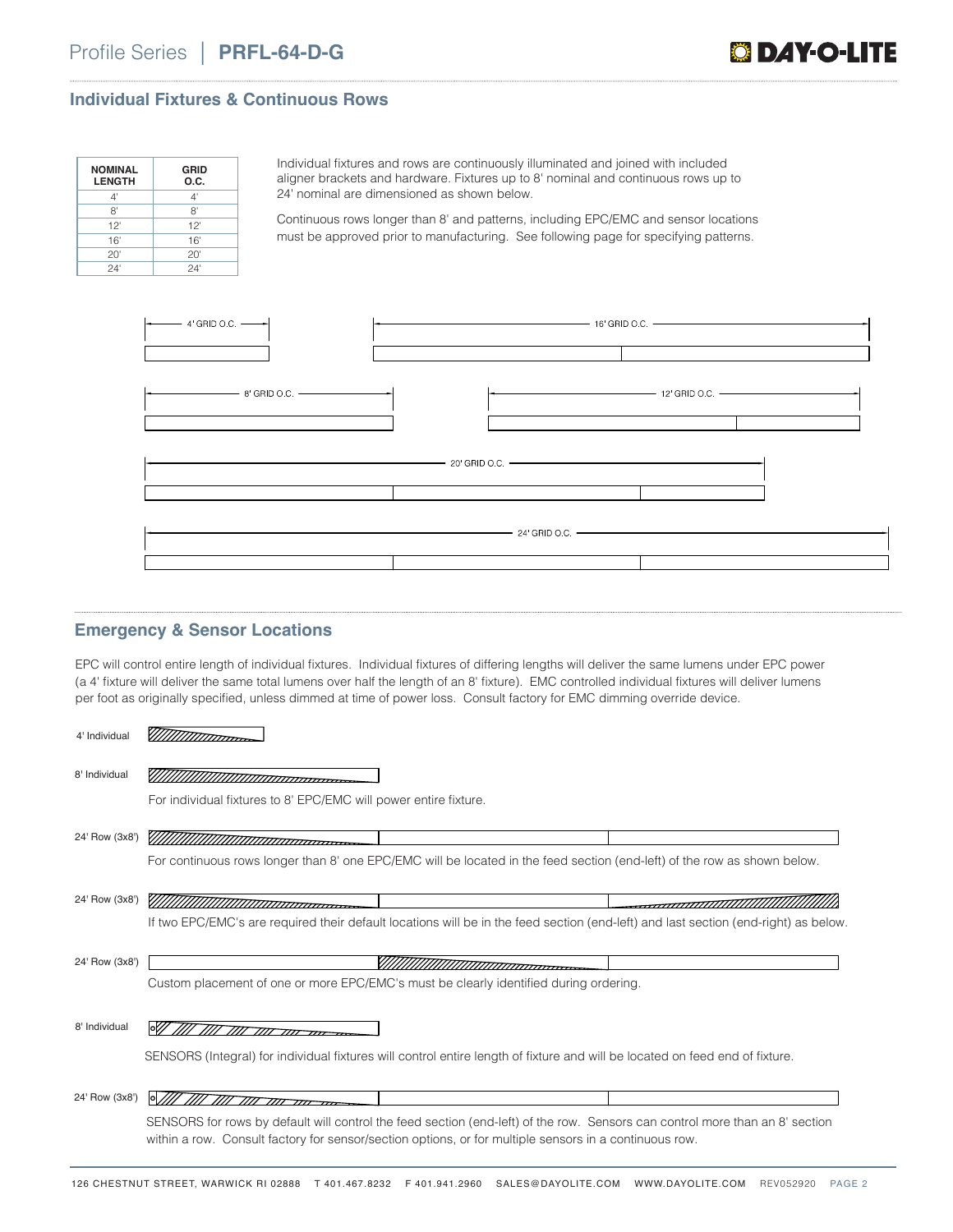## **Pattern Guide**

Profile may be specified in patterns of virtually any configuration. All patterns and corners are continuously illuminated and joined with included aligner brackets and joining hardware. See examples below for suggestions with actual and nominal dimensions. Day-O-Lite's custom manufacturing capabilities allow the specification of custom angled connectors to make non-sqaure patterns possible. (See ILX example below).

All corners and connectors are fully welded to ensure correct dimensions and "square" joinery when assembled.

## **How to Specify**

- 1. Submit your pattern to Day-O-Lite in dimensioned CAD file or submit a fully dimensioned PDF file.
- 2. If EPC/EMC or Sensors are to be included their location needs to be clearly noted.
- 3. Day-O-Lite will design your pattern to as close as is nominally possible given standard LED module lengths, including connectors.
- 4. Day-O-Lite will supply a detailed drawing for approval with final dimensions. All patterns must be approved prior to manufacture.

## **Pattern Examples Illuminated Connectors**



**ILC4 =** Curved Corner Min. radius 12" Max. radius unlimited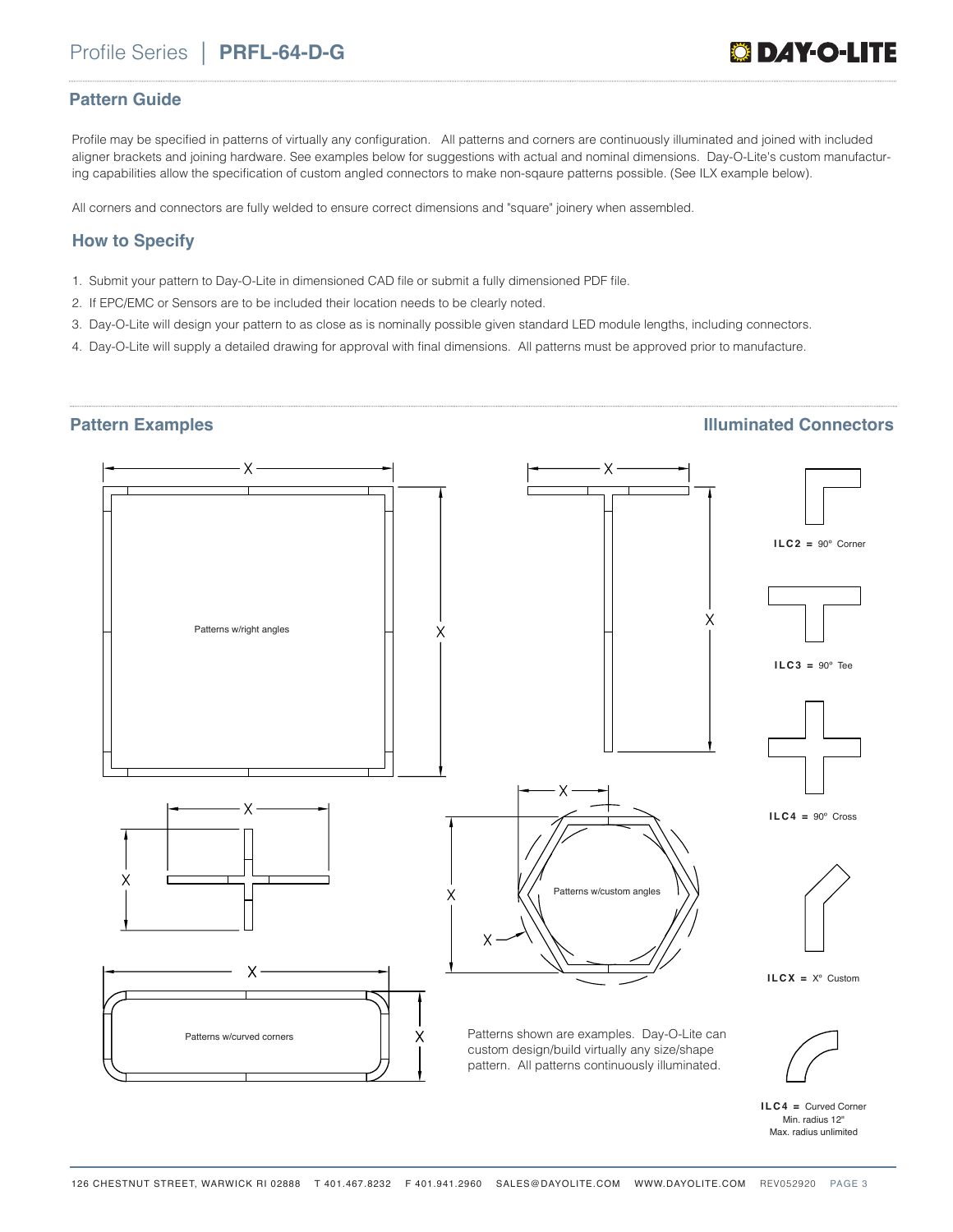## **Recessed Mounting Options**



## **Photometry**



PRFL-64-D-FL-40-LO-4-G

4000K CCT WATTS: 21 LUMENS: 2264 LPW: 108 Optical Distribution: 100% Direct

PRFL-64-D-FL-40-SO-4-G



4000K CCT WATTS: 28 LUMENS: 3019 LPW: 108 Optical Distribution: 100% Direct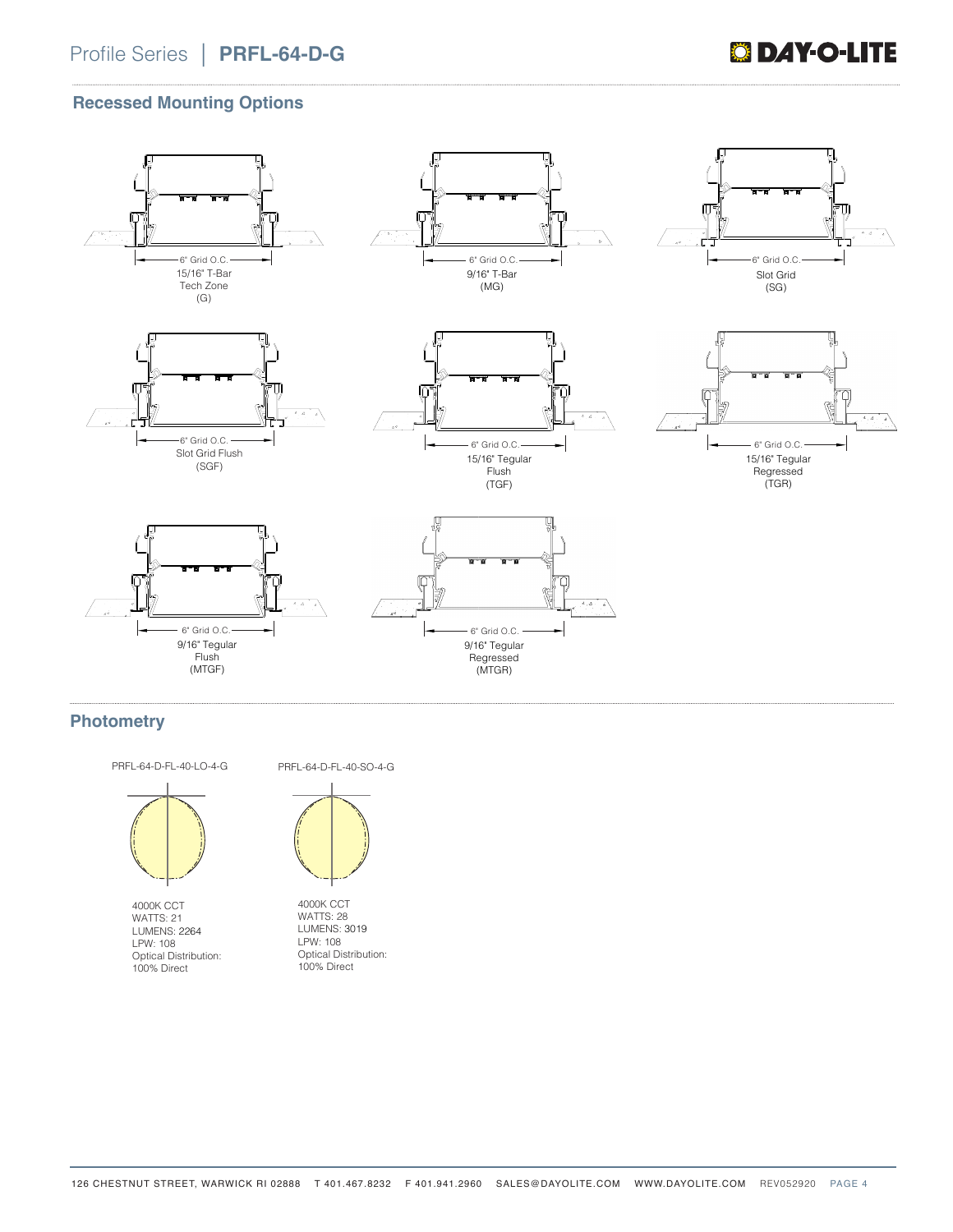

### **Specifications**

**CONSTRUCTION** Extruded aluminum housing. 20 gauge cold rolled steel internal components.

**REFLECTOR** Die-formed finished in highly reflective baked white enamel with pre-finished reflective LED tray.

**OPTICS** LED optimized opal acrylic flush (FL) lens.

LED LED modules in 30/35/40 & 50K CCT, 80CRI (90CRI available). Lumen maintenance minimum L<sub>70</sub>= 50,000 hours. 3 SDCM color consistency.

**DRIVER**: Standard driver is Class 2 AOC 0-10V to 1%, 120/277V input, PF > 90%, THD < 20 @ 120V. Additional dimming protocols available. All drivers prewired from factory for connection to control system (by others). Field replaceable.

**MOUNTING**: Installation is in an exposed inverted T-bar ceiling. Fixtures are supplied with four support brackets for additional support to T-bar.

**FINISH** Housing and components finished in baked white enamel.

**CERTIFICATION** Luminaires are cETLus listed conforming to UL STD. 1598 and certified to CSA STD C22.2 NO. 250.0. Suitable for dry & damp locations. Union Made in the United States of America. I.B.E.W. RoHS compliant.

Day-O-Lite, a division of SCW Corporation. All rights reserved. The Day-O-Lite logo is a registered trademark of SCW Corporation. Day-O-Lite reserves the right to change specifications without notice for product improvement.